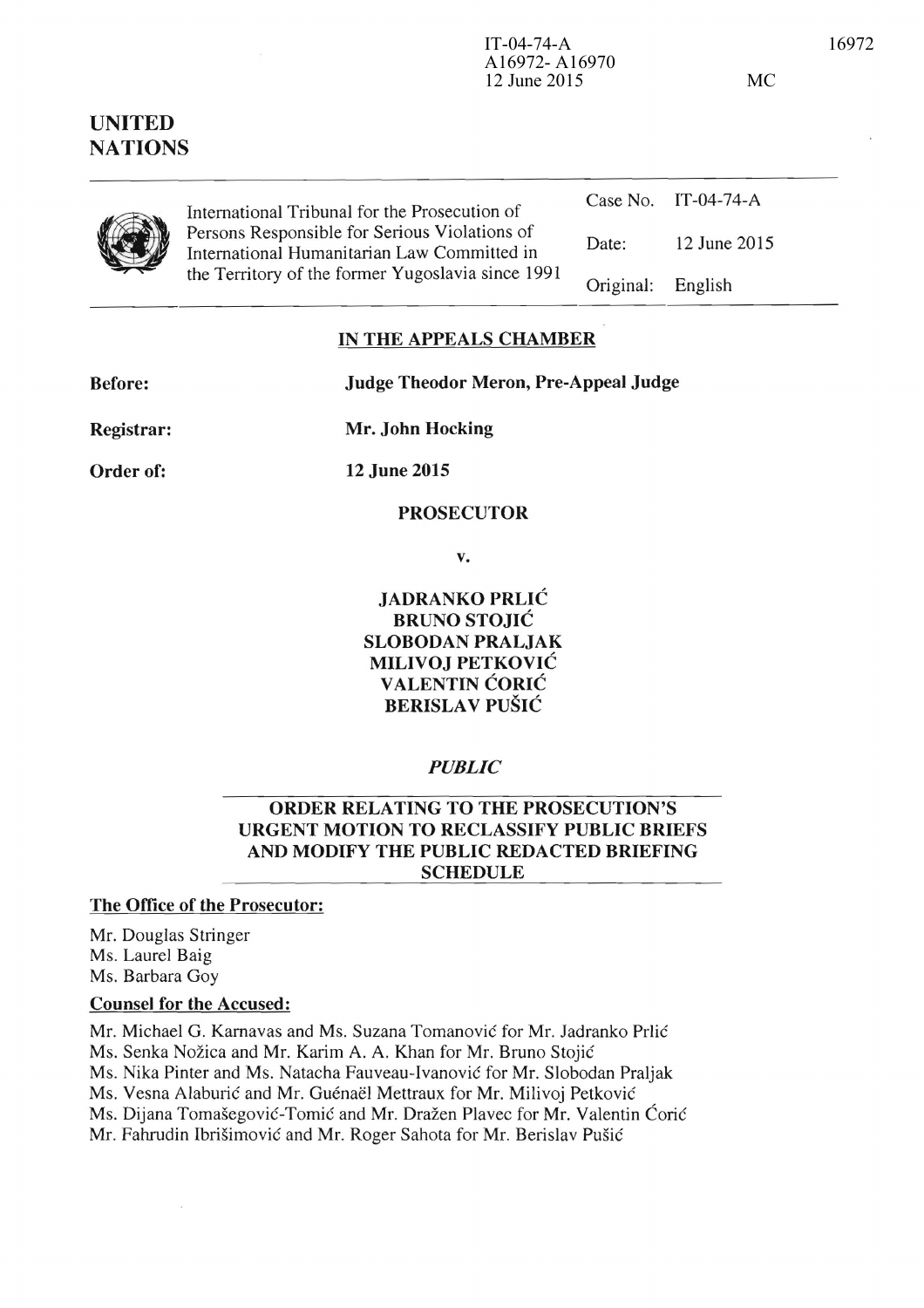**I. Theodor Meron.** Judge of the Appeals Chamber of the International Tribunal for the Prosecution of Persons Responsible for Serious Violations of International Humanitarian Law Committed in the Territory of the former Yugoslavia since 1991 ("Appeals Chamber" and "Tribunal", respectively), and Pre-Appeal Judge in the *Prlić et al.* case;

**BEING SEISED** of the "Urgent Motion to Reclassify All Public Redacted Briefs and to Modify Schedule and Procedure for Filing Public Redacted Briefs", filed confidentially by the Office of the Prosecutor ("Prosecution") on 10 June 2015 ("Motion");

**NOTING** that the Motion requests the Appeals Chamber to: (1) temporarily reclassify all public and public redacted briefs filed, including those that will be filed, in these appellate proceedings ("Public Briefs") as confidential;  $(2)$  order the parties to fully redact all confidential information from the Public Briefs in accordance with internal guidelines or pursuant to the proper standard set out by the Appeals Chamber ("Redaction Request");<sup>2</sup> and (3) modify the schedule and procedure for the filing of the Public Briefs; $3$ 

**CONSIDERING** the Prosecution's submissions that it has noted different approaches taken by the parties to redactions and has identified instances of missing or improper redactions, and that the Motion should be granted in order to prevent the potential disclosure of confidential and witness identifying information in the Public Briefs;<sup>4</sup>

**CONSIDERING** further the Prosecution's submissions that a modification of the schedule and procedure: (1) is necessary as it "is presently unable to meet the current 11 June 2015 deadline"<sup>5</sup> for the filing of its public redacted briefs because it cannot cite to properly redacted briefs;<sup>6</sup> and (2) will not have an impact on the schedule for the hearing of the appeal:<sup>7</sup>

**FINDING** that, in light of the Prosecution's submissions and out of an abundance of caution, it is appropriate at this stage to temporarily reclassify the Public Briefs as confidential;

<sup>&</sup>lt;sup>1</sup> Motion, paras 1, 4, 9(a)-(b). In light of the urgency of the request for reclassifying the filing status of the Public Briefs. and as the parties will suffer no prejudice, I have not awaited the responses from the Appellants before issuing this Order.

 $2$  Motion, paras 1, 7, 9(c). The Prosecution refers to a confidential internal memorandum dated 27 September 2012 on redaction guidelines, however it has not provided the Appeals Chamber with a copy of these guidelines for consideration. *See* Motion, para. 7, fn. II.

Motion, paras  $1, 4, 9(d)$ .

<sup>4</sup> Motion, paras 1,3. *See* Motion, paras 5, 7 .

<sup>&</sup>lt;sup>5</sup> Motion, para. 5. I note that I had asked the parties to file their public redacted briefs in a timely manner and suggested 30 days from 12 May 2015, which the Prosecution refers to as a deadline. *See* Status Conference, T. 54 (12 May 2015); Motion, para. 2.

<sup>6</sup> Motion, para. 5. *See* Motion, para. 6.

<sup>7</sup> Motion, para. 8.